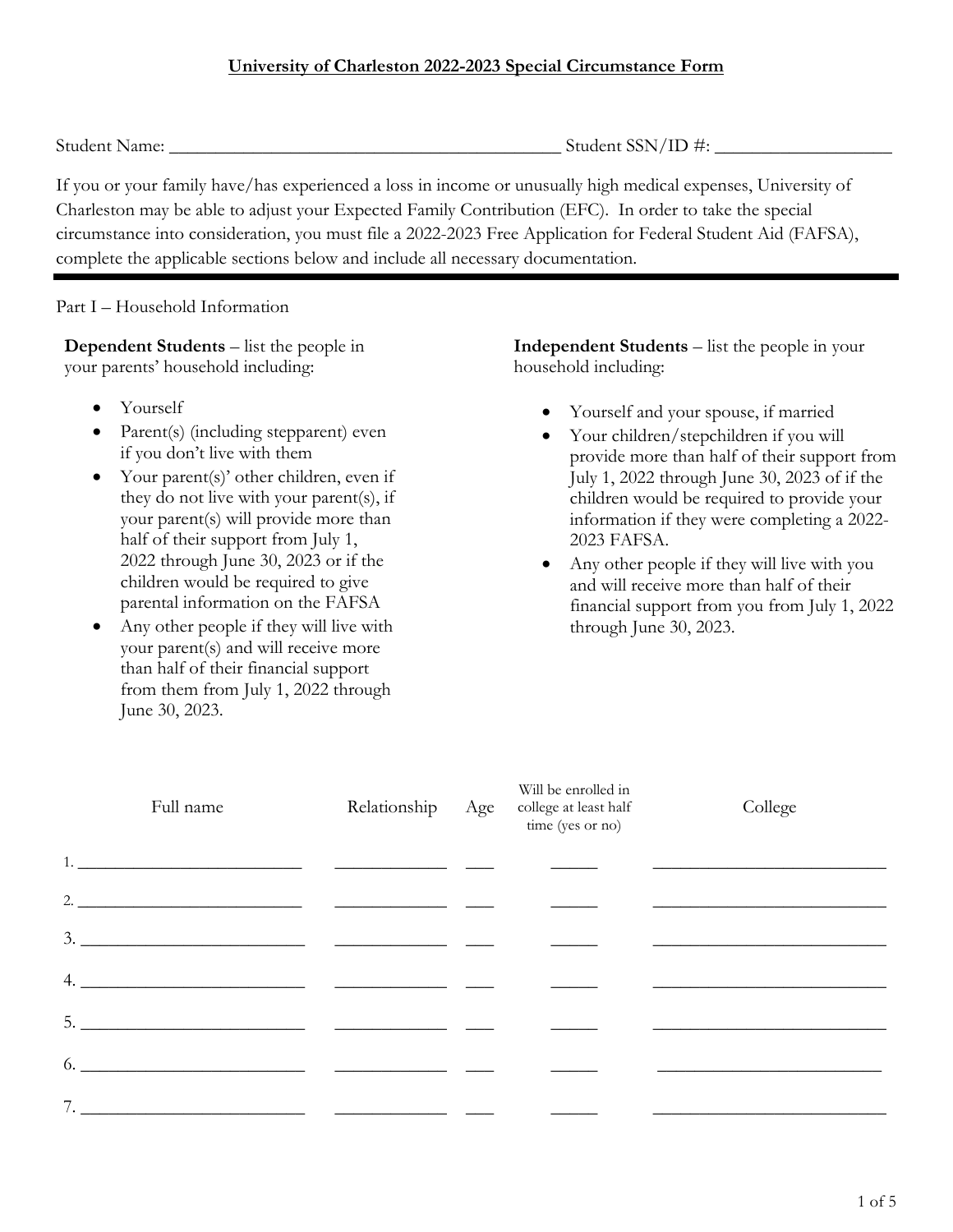## Part II – Adjustment type

Check all the conditions below that describe your situation and **attach the required documents**.

- 1. Death of parent or spouse
	- $\Box$  Enter the date of death:
	- $\Box$  Attach a copy of the death certificate
- 2. Separation or divorce of parent or student
	- Enter the date of separation/divorce: \_\_\_\_\_\_\_\_\_\_
	- If separated, please attach documentation showing individuals live at separate addresses.
	- $\Box$  Attach a copy of legal separation/divorce or official letter from attorney stating when legal proceedings will begin.
- 3. Reduction of untaxed income (i.e. child support ended)
	- $\Box$  Enter the date of change:  $\Box$
	- Attach supporting documentation of lost untaxed income (i.e. court order of child support change).
- 4. Permanent and total disability
	- $\Box$  Enter the date of disability:  $\Box$
	- $\Box$  Attach a signed letter from a physician stating the extent and duration of disability.
	- □ Attach documentation of year-to-date income.
	- Attach a Disability Benefit Statement from the Social Security Administration.
- 5. Loss or reduction of income
	- $\Box$  Will your total annual household income be lowest for 2021 or 2022?  $\Box$  2021  $\Box$  2022
	- Required documentation for 2021:
		- $\Box$  Verification of severance amount received in 2020 (if applicable)
	- Required documentation for 2022:
		- Employer letter/document stating when your employment ended or changed
		- $\Box$  Verification of severance amount received in 2021 (if applicable)
		- $\square$  Unemployment Benefits Statement (if applicable)
		- $\Box$  Final paystub from prior job with details about your current and year-to-date earnings (if applicable)
		- $\square$  Most recent paystubs from all current jobs for student and parent(s) or spouse
		- $\square$  Complete Part III Estimated 2022 Income on page 4
- 6. Unusually high medical expenses during 2020, 2021 or 2022
	- $\Box$  Which year were they highest?  $2020$   $2021$   $2022$
	- Attach a copy of your IRS Schedule A for year selected above.
	- Attach verification of payments made toward medical expenses for year selected above.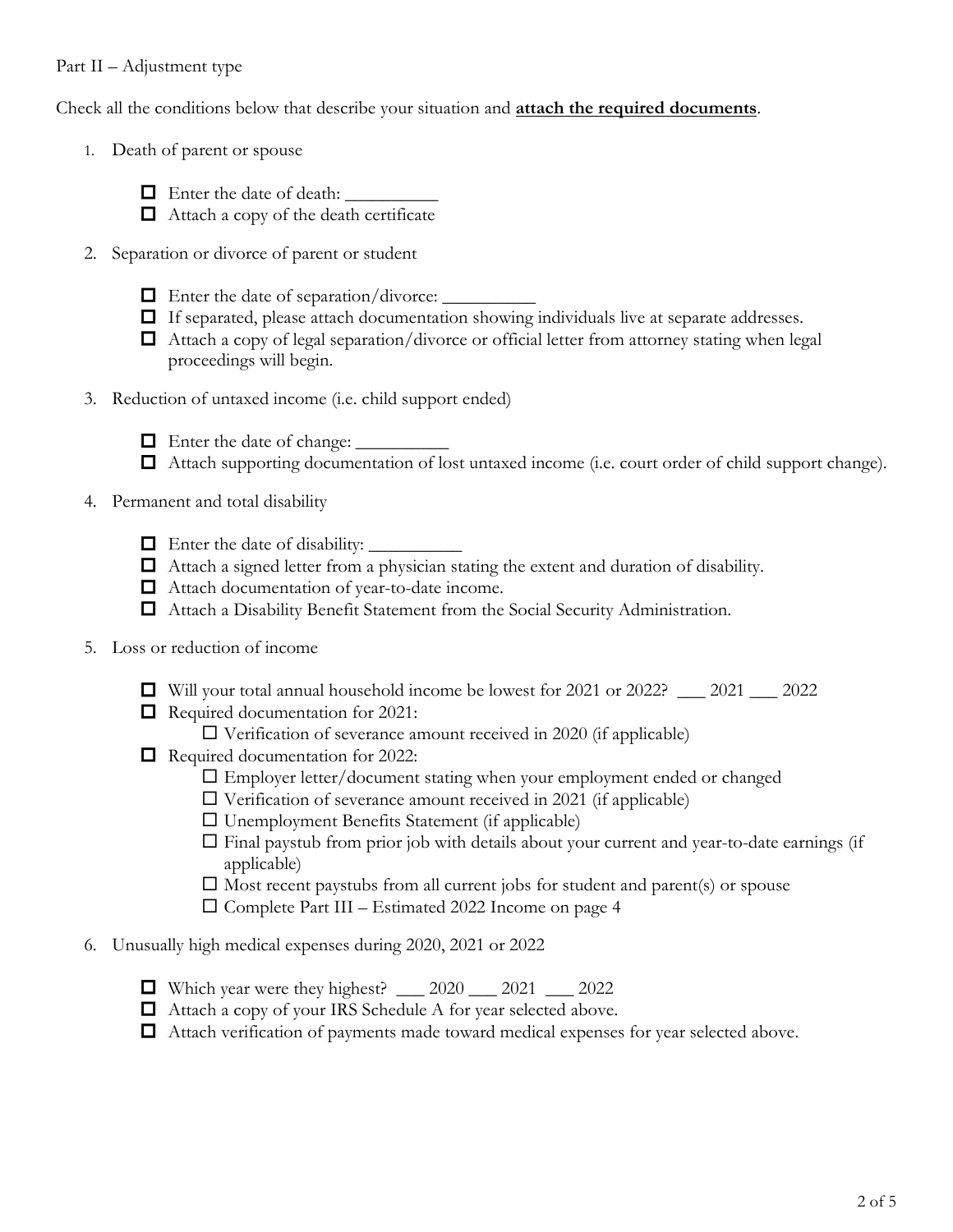Explanation of Special Circumstances (to be completed by parent or independent student): Please provide specific details about the changes in your financial situation since 2020. Include a timeline of any income changes and relevant employer names.

|                                                                                                                       | - |
|-----------------------------------------------------------------------------------------------------------------------|---|
|                                                                                                                       |   |
|                                                                                                                       |   |
|                                                                                                                       |   |
|                                                                                                                       | - |
|                                                                                                                       |   |
|                                                                                                                       |   |
|                                                                                                                       |   |
|                                                                                                                       |   |
|                                                                                                                       |   |
|                                                                                                                       |   |
|                                                                                                                       |   |
| <u> 1989 - Johann Stoff, amerikan bestemanns foar it ferskearre fan de ferskearre fan de ferskearre fan de ferske</u> |   |

ATTACH ADDITIONAL SHEET IF NECESSARY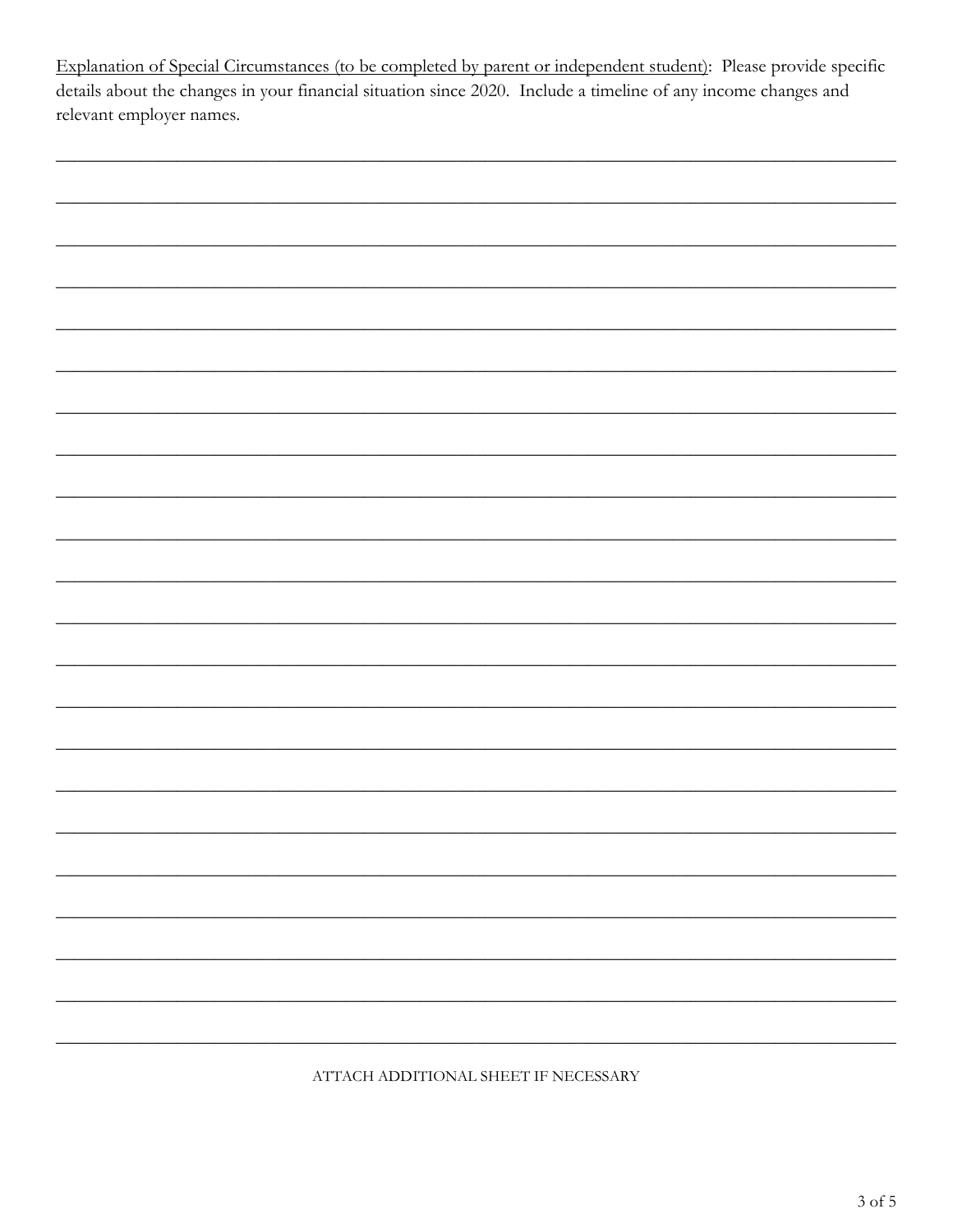## Part III – Estimated 2021 Income

If your total 2022 income will be lower than your 2021 income, you must complete this section.

- Complete both tables. Report all your income before exemptions, adjustments and deductions.
- Include all income/benefits that you and/or your parent(s)/spouse expect to receive from January 1, 2022 through December 31, 2022.
- **Complete all items. If an item does not apply, you must enter "0"**.

| 2022 Estimated Gross Taxable Income                                                 | Dependent Students          | Parent  | Parent/Stepparent |
|-------------------------------------------------------------------------------------|-----------------------------|---------|-------------------|
|                                                                                     | <b>Independent Students</b> | Student | Spouse            |
| Wages, salaries, tips (including severance pay)                                     |                             |         |                   |
| 2. Pensions and annuities                                                           |                             |         |                   |
| Interest, dividends and capital gains<br>3.                                         |                             |         |                   |
| Business or farm income<br>4.                                                       |                             |         |                   |
| Social Security benefits (taxable)<br>5.                                            |                             |         |                   |
| Income received from rents after expenses (mortgage interest, taxes and ins.)<br>6. |                             |         |                   |
| Alimony                                                                             |                             |         |                   |
| 8. Unemployment compensation                                                        |                             |         |                   |
| 9. Any other taxed income                                                           |                             |         |                   |
| Total 2021 Estimated Taxed Income (1-9)                                             |                             |         |                   |

| 2022 Estimated Untaxed Income                                                     | Dependent Students          | Parent   | Parent/Stepparent |
|-----------------------------------------------------------------------------------|-----------------------------|----------|-------------------|
|                                                                                   | <b>Independent Students</b> | Student  | Spouse            |
| Payment to tax deferred pension and savings plan (paid directly or withheld<br>1. |                             |          |                   |
| from earnings). Including, but not limited to, amounts reported on the W-2        |                             |          |                   |
| forms in Boxes 12a through 12d, codes D, E, F, G, H and S.                        |                             |          | \$                |
| IRA deductions and payments to self-employed SEP, SIMPLE and Keogh<br>2.          |                             |          | \$                |
| Child support received for all children.<br>3.                                    |                             |          | \$                |
| Tax exempt interest income.<br>4.                                                 |                             |          | \$                |
| Untaxed portions of IRA distributions.<br>5.                                      |                             |          | \$                |
| Untaxed portions of pensions.<br>6.                                               |                             |          | \$                |
| 7.<br>Living and housing allowances for clergy, military and others.              |                             |          |                   |
| Include cash payments or cash value of benefits                                   |                             |          |                   |
| Exclude rent subsidies for low income housing.                                    |                             |          |                   |
| Members of the military should only report their total Basic Allowance            |                             |          |                   |
| for Subsistence (BAS) benefits for 2022. Do not include any military              |                             |          |                   |
| housing benefits (BAH/BAQ) or the value of on-base military housing.              |                             |          | \$                |
| Veteran's non-education benefits such as Disability, Death Pension, or<br>8.      |                             |          |                   |
| Dependency & Indemnity Compensation (DIC) and/or VA Educational                   |                             |          |                   |
| Work-Study allowances.                                                            |                             |          | \$                |
| Any other untaxed income and benefits such as Workers Compensation,<br>9.         |                             |          |                   |
| disability, etc.                                                                  |                             |          | \$                |
| 10. Cash support or money paid on behalf of the student or family, not reported   |                             |          |                   |
| elsewhere on this form.                                                           |                             |          |                   |
| List type $(s)$ :                                                                 |                             |          |                   |
|                                                                                   |                             | \$<br>\$ | \$                |
| Total 2022 Estimated Untaxed Income (1-10)                                        |                             |          | \$                |